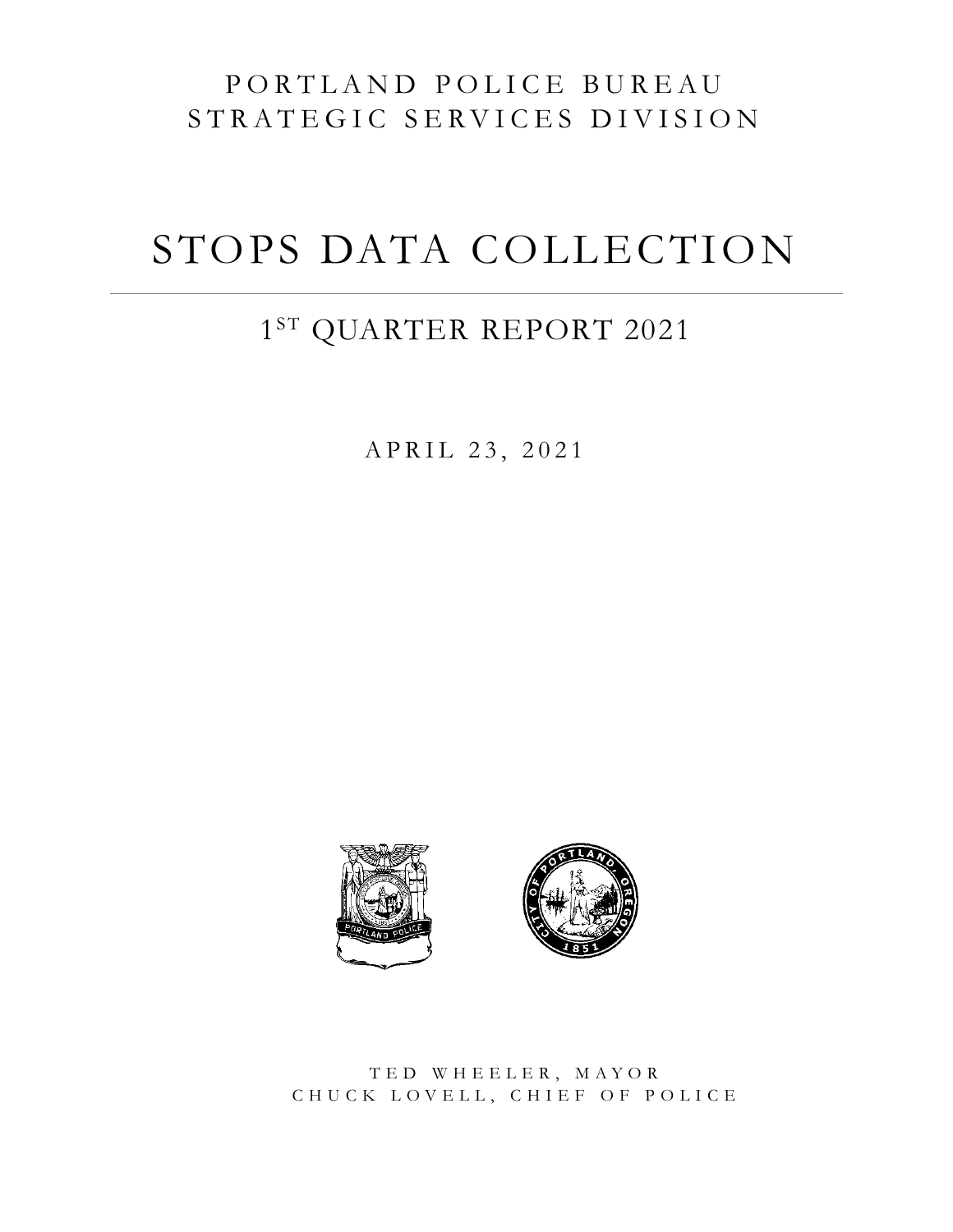<u> 1980 - Johann Barnett, fransk politiker (</u>

#### TABLE OF CONTENTS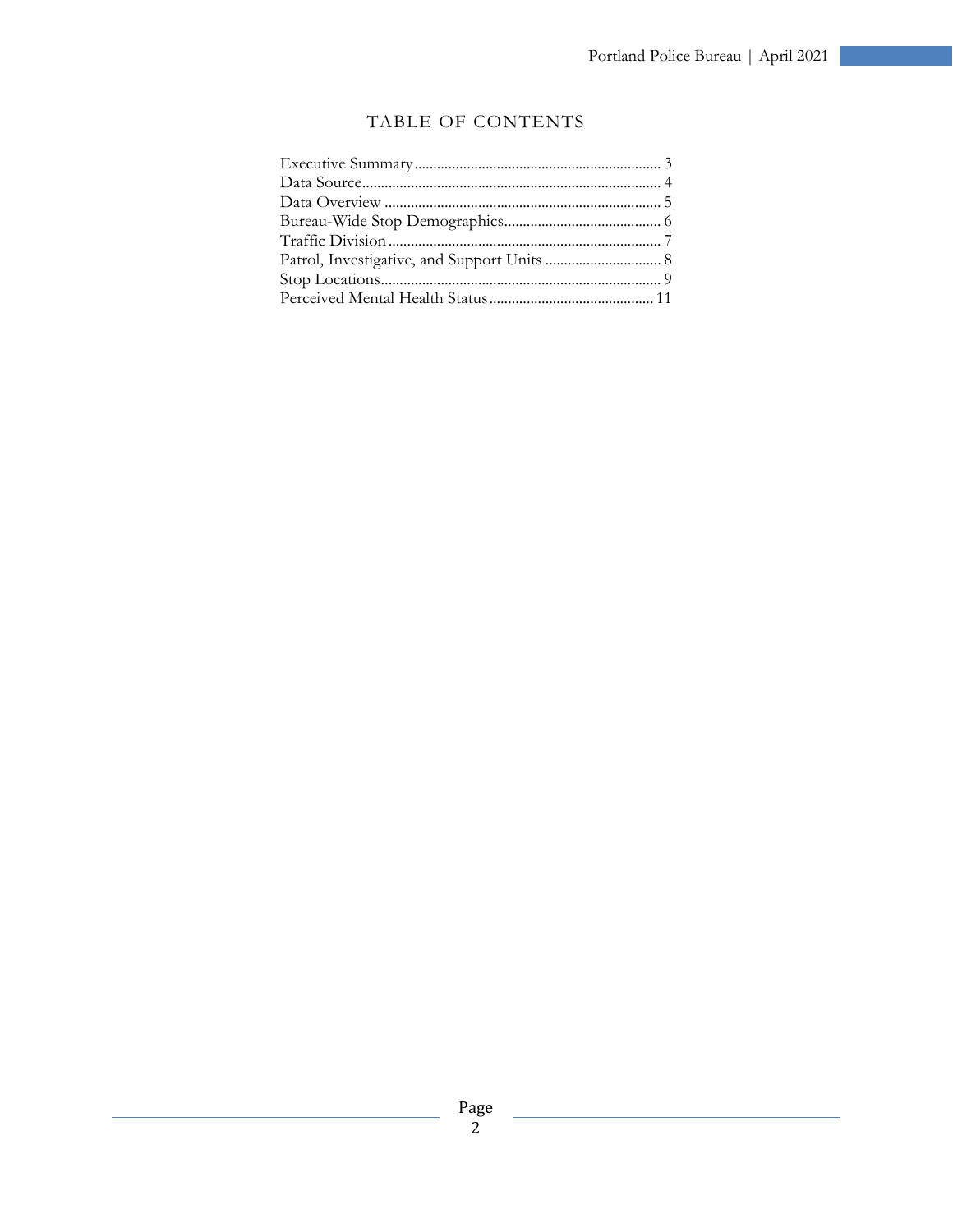### **EXECUTIVE SUMMARY**

- <span id="page-2-0"></span>• From January 1, 2021 through March 31, 2021, PPB personnel reported stopping 4,871 drivers and pedestrians – a substantial increase over the 3,532 stops made last quarter.
	- o White subjects accounted for 64% of all stops citywide, followed by Black or African American (19%), Hispanic or Latino (11%), Asian (4%), Middle Eastern (1%), Native Hawaiian or Other Pacific Islander (1%) and American Indian or Alaskan Native (less than  $1\%$ ).
	- o PPB officers stopped subjects of different perceived race / ethnic groups at similar rates to the prior quarter.
- Traffic Division officers stopped 1,464 drivers and 3 pedestrians.
	- o White subjects accounted for 69% of all stops citywide, followed by Black or African American (13%), Hispanic or Latino (12%), Asian (5%), Middle Eastern (1%), American Indian or Alaskan Native (1%), and Native Hawaiian or Other Pacific Islander (less than 1%).
	- o Traffic Division officers stopped subjects of different perceived race / ethnic groups at similar rates to the prior quarter.
- Officers from patrol, investigation, and other support divisions completed 3,393 driver stops and 11 pedestrian stops.
	- o White subjects accounted for 61% of all stops citywide, followed by Black or African American (22%), Hispanic or Latino (11%), Asian (4%), Middle Eastern (2%), Native Hawaiian or Other Pacific Islander (1%) and American Indian or Alaskan Native (less than  $1\%$ ).
	- o Officers from patrol, investigative, and other support divisions stopped subjects of different perceived race / ethnic groups at similar rates to the prior quarter.
- 1 percent of individuals contacted had a perceived mental health issue, similar to prior quarters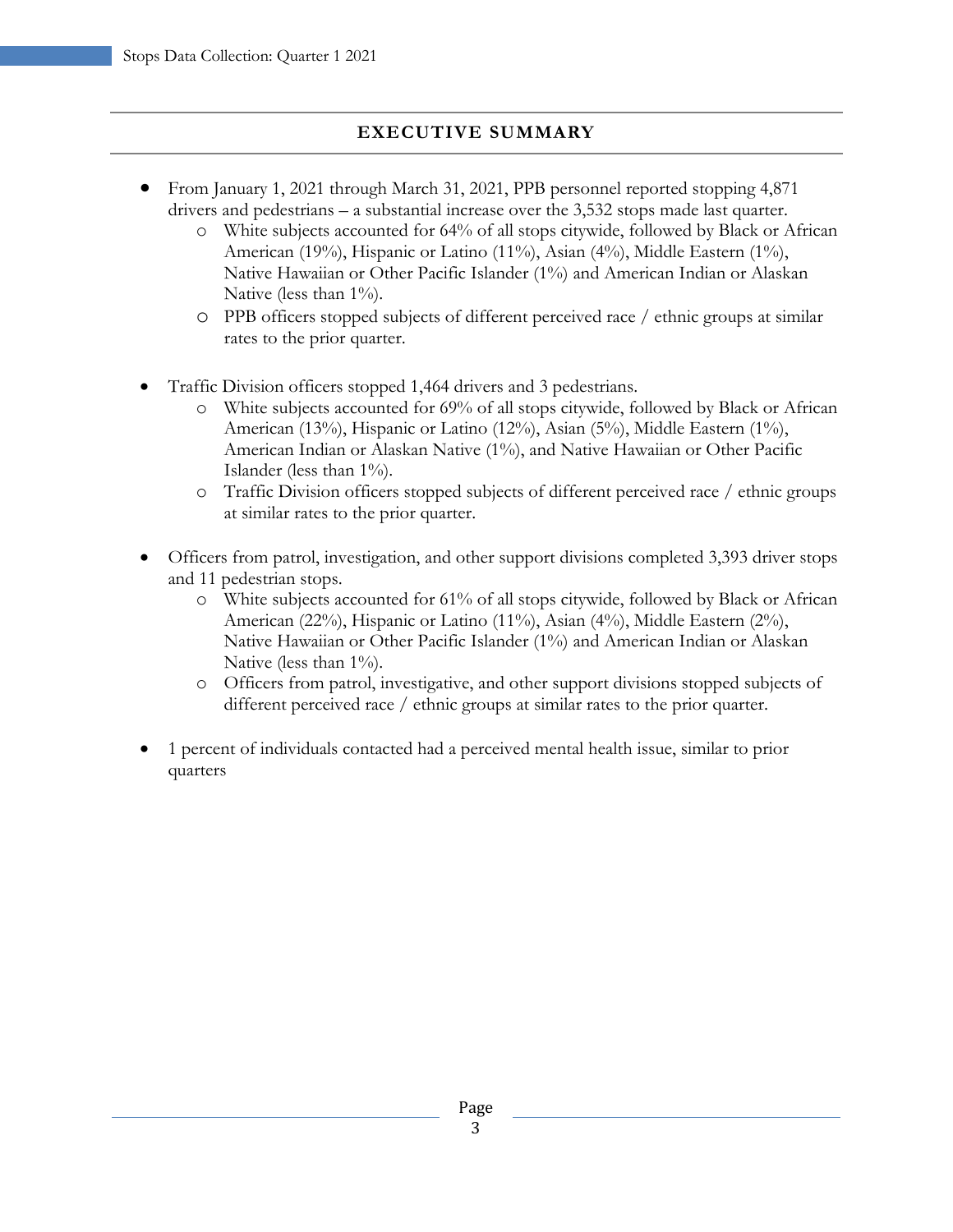# **DATA SOURCE**

<span id="page-3-0"></span>The Portland Police Bureau's (PPB) goal is to be a leader in the collection and analysis of traffic and pedestrian stops data and to continually improve the quality of the processes involved in both collecting and analyzing the data. PPB recognizes that examining police stops is an important part of understanding policing practices, assessing services to the community, and identifying areas that may benefit from change.

On June 27, 2018, the PPB transitioned to a new data collection system to meet State reporting requirements outlined in ORS [1](#page-3-1)31.935<sup>1</sup>. Sworn personnel from all divisions use the new Stops system to report information about the stop including perceived demographic characteristics of the stopped individual, the statutory reason for the stop, and the outcome of the stop, including if a search was conducted.

From January 1, 2021 through March 31, 2021, PPB officers recorded 5,479 interactions using the Stops data collection application. Of those reports, 608 records were excluded as a duplicate record, misclassified interaction, or passenger stop, leaving 4,871 records to analyze.

The PPB quarterly reports are intended to provide timely analysis on key metrics related to stops by PPB officers. Annual reports and special updates are intended to provide a more comprehensive review of the available data.

Historical data on police stops collected since 2001 can be found at the following web address, *<http://www.portlandoregon.gov/police/65520>*.

<span id="page-3-1"></span> <sup>1</sup> https://www.oregonlegislature.gov/bills\_laws/ors/ors131.html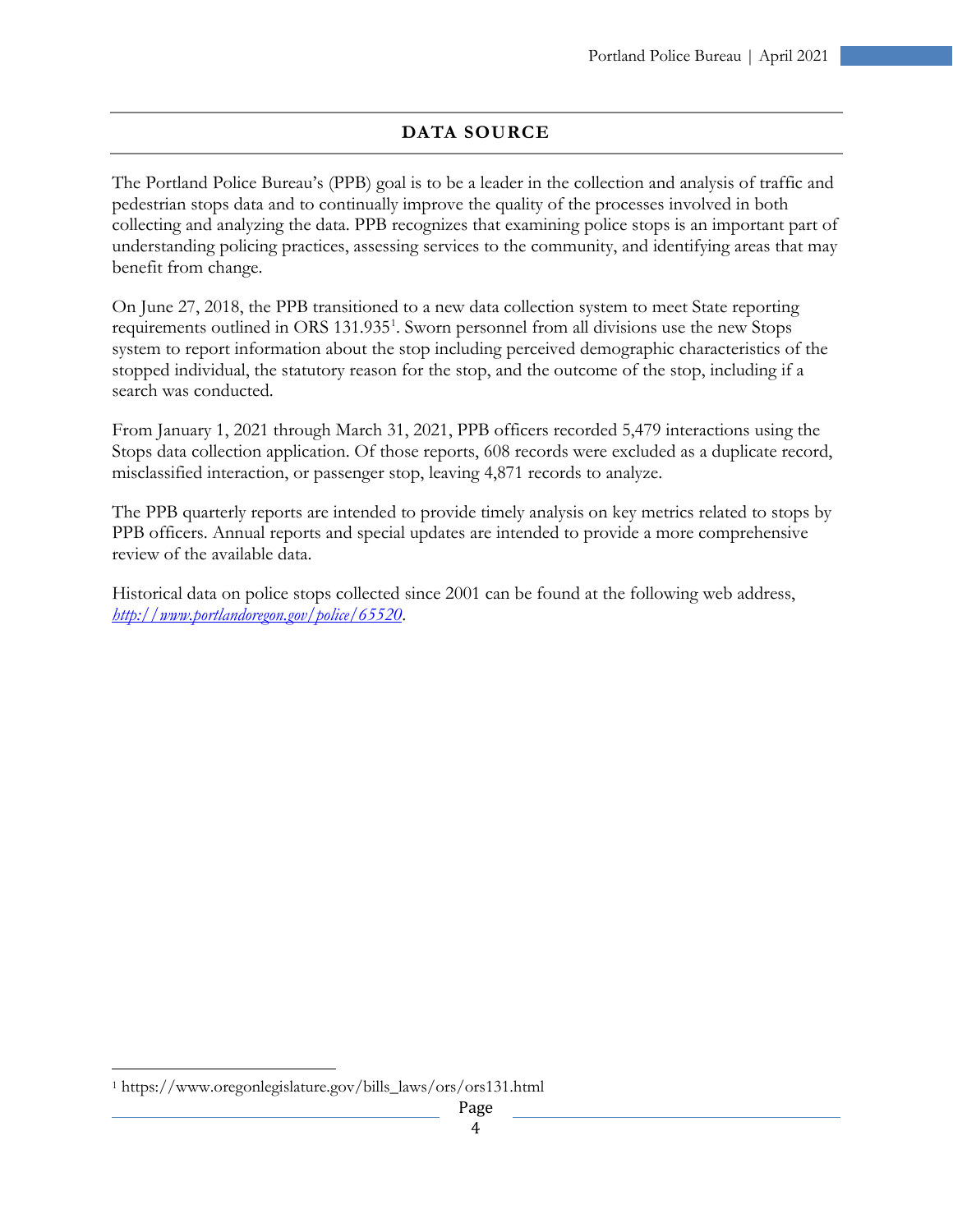# **DATA OVERVIEW**

<span id="page-4-0"></span>During 79<sup>th</sup> Legislative Assembly in 2017, the Oregon State Legislature passed HB 2355 which required the Portland Police Bureau to collect specific data related to officer-initiated traffic and pedestrian stops by July 1, 2018. The law required the Bureau, which first began collecting data on officer-initiated traffic and pedestrian stops in 2001, to make some minor adjustments to become compliant with new State standards. The Bureau also took the opportunity to refine and enhance the existing Stops Data Collection (SDC) that was in place since 2011. Some of these adjustments and enhancements are described below.

#### *Modified perceived race and ethnicity options*

The State of Oregon Criminal Justice Commission (CJC) mandated several changes to PPB's collection of the perceived race and ethnicity of stopped subjects. Two new race/ethnicity categories were added: Middle Eastern and Native Hawaiian or Other Pacific Islander. The State also mandated that officers assign a named category for each stopped subject, eliminating the use of Other and Unknown categories. PPB officers have been trained to only use their perception of the stopped subject's race and/or ethnicity instead of verbally inquiring. These changes make comparisons to prior reports problematic and difficult.

#### *Pedestrian stop definition*

The State of Oregon originally defined a pedestrian stop in the 2017 as "a detention of a pedestrian… not associated with a call for service, when the detention results in a citation, an arrest, or a consensual search." This was a narrower definition than the PPB uses as the Bureau requires a Stops report for all pedestrian interactions, not associated with a call for service, where an officer "reasonably suspects that a person has committed or is about to commit a crime"<sup>[2](#page-4-1)</sup> – regardless of the Stop's outcome. However, the State revised the law in June 2019 to more closely match the Bureau's definition of a stop. Due to the variation in definitions, PPB's self-reported pedestrian stop numbers will be higher than State-generated statistics.

#### *Data accuracy and accountability*

Since 2011, the PPB has implemented a notification system to track and alert police personnel of incomplete records. Officers initiating an interaction receive a notification through the CAD system that a report needs to be completed with a "flag" remaining present on the officer's home screen inside the MDT until the report is completed. As an additional layer of accountability, the officer's lieutenant is also notified by email about the outstanding entry each week until the form is completed.

<span id="page-4-1"></span> <sup>2</sup> ORS 131.615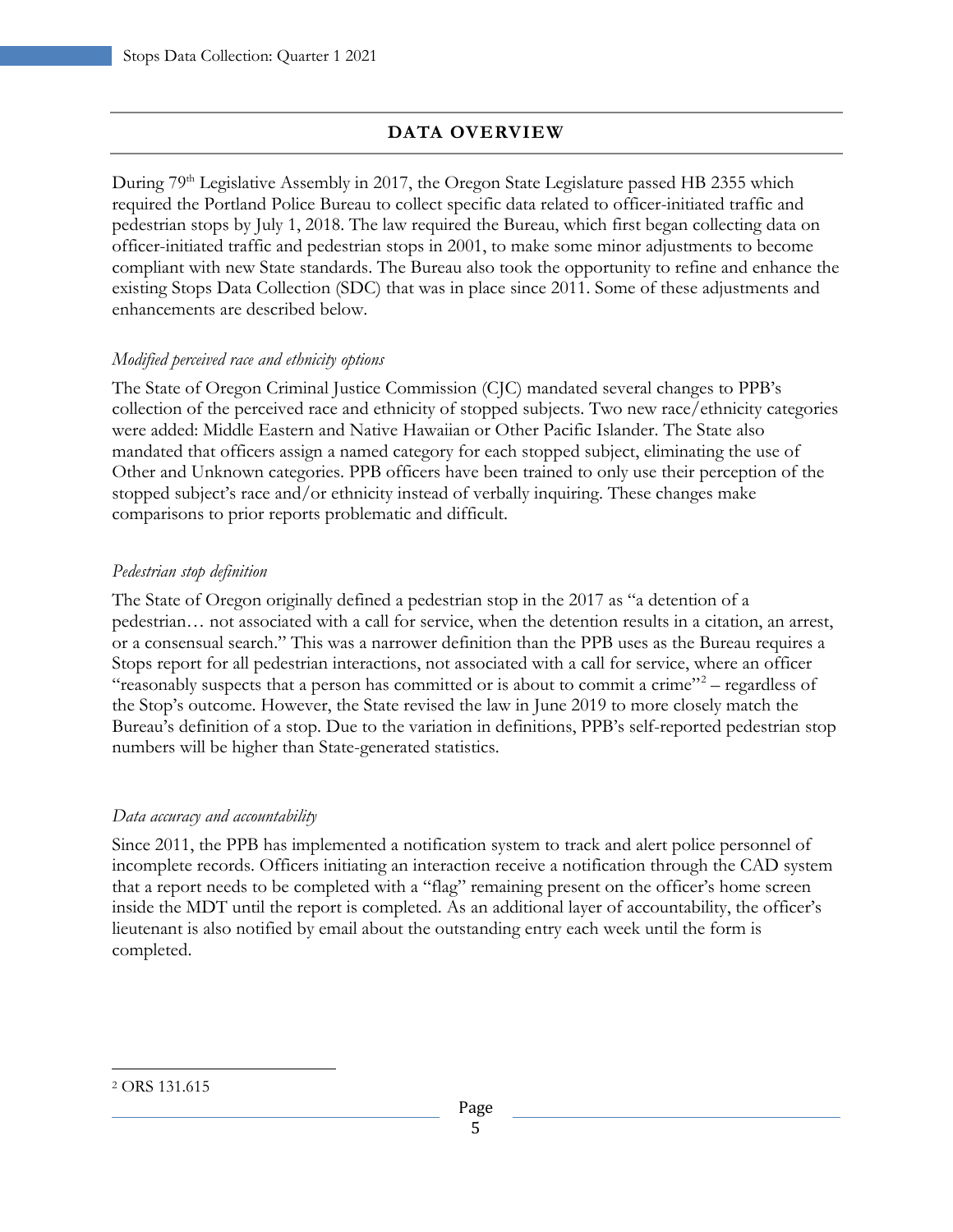#### **BUREAU-WIDE STOP DEMOGRAPHICS**

<span id="page-5-0"></span>The first section of the analysis examines drivers and pedestrians stopped by all sworn Portland Police Bureau personnel, regardless of assignment or subdivision. Most stops performed by PPB officers occur inside Portland city limits; however, a limited number of stops occur in other jurisdictions, such as Multnomah County, Beaverton, and Gresham.

In the 1st Quarter of 2020, Portland Police personnel stopped 4,871 drivers and pedestrians. Driver stops accounted for more than 99 percent (4,857) of all analyzed stops.

| $=$ $\frac{1}{2}$ $\frac{1}{2}$ $\frac{1}{2}$ $\frac{1}{2}$ $\frac{1}{2}$ $\frac{1}{2}$ $\frac{1}{2}$ $\frac{1}{2}$ $\frac{1}{2}$ $\frac{1}{2}$ $\frac{1}{2}$ $\frac{1}{2}$ $\frac{1}{2}$ $\frac{1}{2}$ $\frac{1}{2}$ $\frac{1}{2}$ $\frac{1}{2}$ $\frac{1}{2}$ $\frac{1}{2}$ $\frac{1}{2}$ $\frac{1}{2}$ $\frac{1}{2$ |       |          |  |
|------------------------------------------------------------------------------------------------------------------------------------------------------------------------------------------------------------------------------------------------------------------------------------------------------------------------|-------|----------|--|
| Race/Ethnicity                                                                                                                                                                                                                                                                                                         | Count | Percent  |  |
| American Indian or Alaskan Native                                                                                                                                                                                                                                                                                      | 18    | $0.4\%$  |  |
| Asian                                                                                                                                                                                                                                                                                                                  | 194   | $4.0\%$  |  |
| Black or African American                                                                                                                                                                                                                                                                                              | 916   | $18.9\%$ |  |
| Hispanic or Latino                                                                                                                                                                                                                                                                                                     | 546   | $11.2\%$ |  |
| Middle Eastern                                                                                                                                                                                                                                                                                                         | 66    | $1.4\%$  |  |
| Native Hawaiian or Other Pacific Islander                                                                                                                                                                                                                                                                              | 30    | $0.6\%$  |  |
| White                                                                                                                                                                                                                                                                                                                  | 3,087 | $63.6\%$ |  |
| Total                                                                                                                                                                                                                                                                                                                  | 4,857 | 100.0%   |  |

| Table 2. Race of Pedestrians Stopped by PPB Officers, Citywide |                  |           |
|----------------------------------------------------------------|------------------|-----------|
| Race/Ethnicity                                                 | Count            | Percent   |
| American Indian or Alaskan Native                              | $\left( \right)$ | $0.0\%$   |
| Asian                                                          | $\theta$         | $0.0\%$   |
| Black or African American                                      | 3                | $21.4\%$  |
| Hispanic or Latino                                             | $\theta$         | $0.0\%$   |
| Middle Eastern                                                 | $\theta$         | $0.0\%$   |
| Native Hawaiian or Other Pacific Islander                      | $\left( \right)$ | $0.0\%$   |
| White                                                          | 11               | 78.6%     |
| Total                                                          | 14               | $100.0\%$ |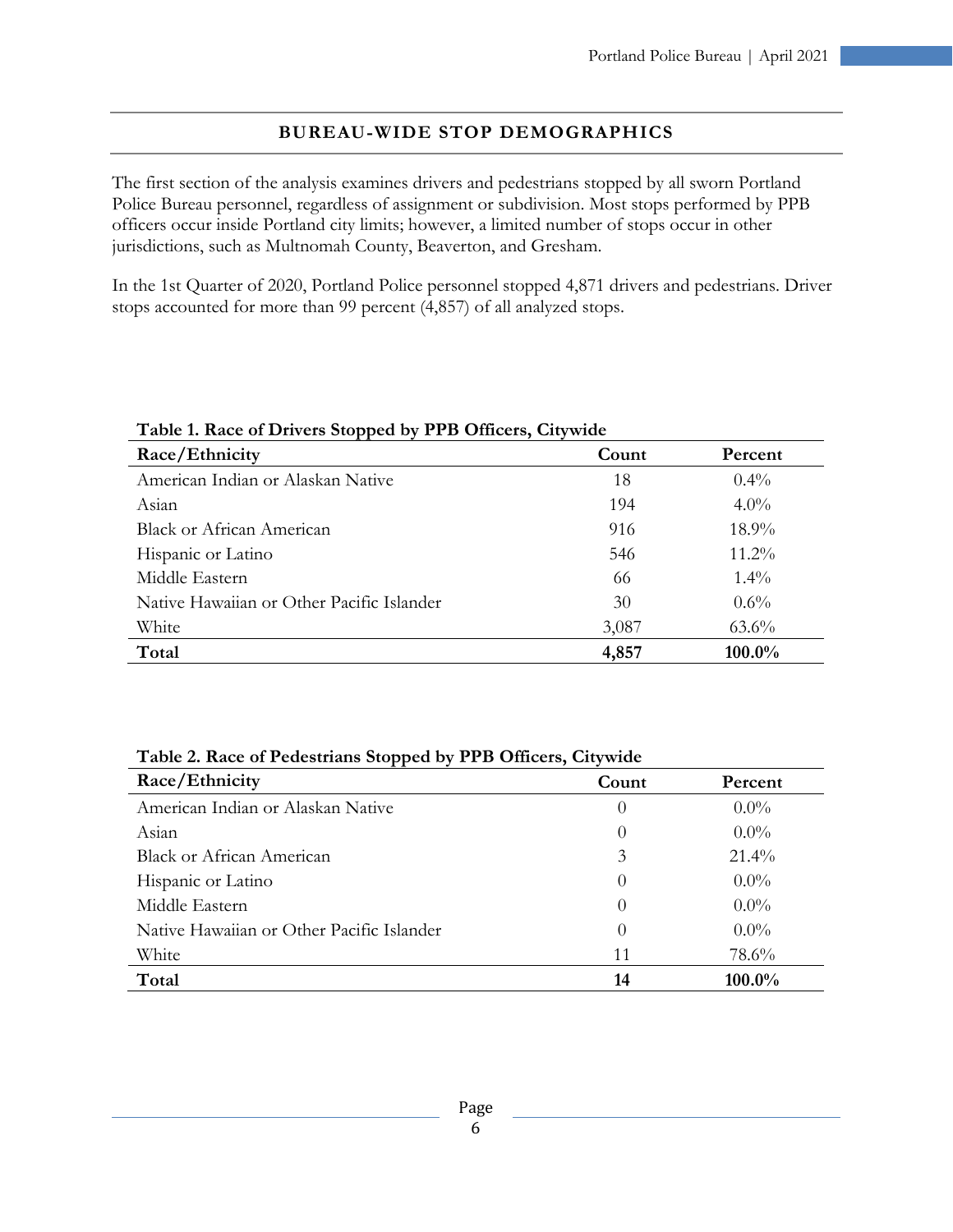# **TRAFFIC DIVISION**

<span id="page-6-0"></span>This section examines drivers and pedestrians stopped by officers assigned to the Traffic Division. These units are not spread evenly throughout the city but instead provide focused traffic enforcement on Portland roadways and highways with traffic safety issues. This often includes enforcement missions on main arterials such as Highway 30, the Interstate Highways and major roadways such as Division Street, Powell Boulevard or 82nd Avenue.

In the first quarter of 2021, Traffic officers stopped 1,467 drivers and pedestrians. Of those stopped by Traffic, 99 percent (1,464) were driver stops and less than 1 percent (3) were pedestrian stops.

| Table 5. Nace of Directs stopped by Trainc, Citywide |       |          |
|------------------------------------------------------|-------|----------|
| Race/Ethnicity                                       | Count | Percent  |
| American Indian or Alaskan Native                    | 7     | $0.5\%$  |
| Asian                                                | 72    | $4.9\%$  |
| Black or African American                            | 187   | $12.8\%$ |
| Hispanic or Latino                                   | 177   | $12.1\%$ |
| Middle Eastern                                       | 10    | $0.7\%$  |
| Native Hawaiian or Other Pacific Islander            | 2     | $0.1\%$  |
| White                                                | 1,009 | $68.9\%$ |
| Total                                                | 1,464 | 100.0%   |

#### **Table 3. Race of Drivers Stopped by Traffic, Citywide**

| Race/Ethnicity                            | Count    | Percent |
|-------------------------------------------|----------|---------|
| American Indian or Alaskan Native         | $\theta$ | $0.0\%$ |
| Asian                                     | $\theta$ | $0.0\%$ |
| <b>Black or African American</b>          |          | $0.0\%$ |
| Hispanic or Latino                        |          | $0.0\%$ |
| Middle Eastern                            |          | $0.0\%$ |
| Native Hawaiian or Other Pacific Islander | $\theta$ | $0.0\%$ |
| White                                     | 3        | 100.0%  |
| Total                                     | 3        | 100.0%  |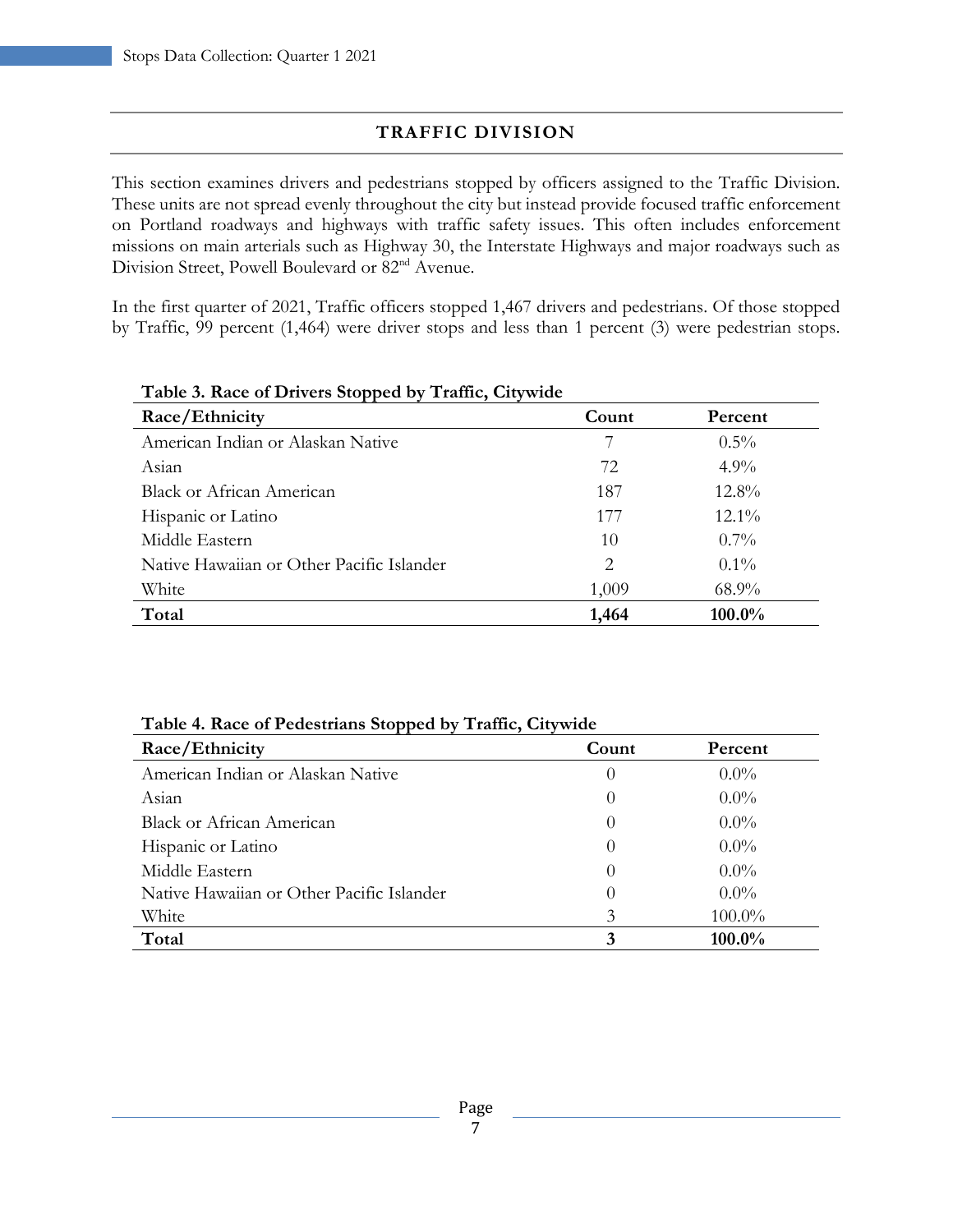# **PATROL, INVESTIGATIVE, AND SUPPORT UNITS**

<span id="page-7-0"></span>Officers assigned to other divisions in the Portland Police Bureau, specifically Patrol, Investigative, and Support Units including the Gun Violence Reduction Team, initiate traffic and pedestrian stops to help prevent and reduce crime, particularly violent crime, and respond to citizen concerns and complaints. Most officers are assigned to precincts and conduct patrols or respond to calls for service on foot, bicycle, or in patrol cars.

From January through March 2021, Non-Traffic officers made a total of 3,404 driver and pedestrian stops. Of those individuals stopped, more than 99 percent (3,393) were driver stops and 1 percent (11) were pedestrian stops.

| Table 5. Race of Dirvers Stopped by Twil-Traine Officers, City write |       |          |  |
|----------------------------------------------------------------------|-------|----------|--|
| Race/Ethnicity                                                       | Count | Percent  |  |
| American Indian or Alaskan Native                                    | 11    | $0.3\%$  |  |
| Asian                                                                | 122   | $3.6\%$  |  |
| <b>Black or African American</b>                                     | 729   | $21.5\%$ |  |
| Hispanic or Latino                                                   | 369   | $10.9\%$ |  |
| Middle Eastern                                                       | 56    | $1.7\%$  |  |
| Native Hawaiian or Other Pacific Islander                            | 28    | $0.8\%$  |  |
| White                                                                | 2,078 | $61.2\%$ |  |
| Total                                                                | 3,393 | 100.0%   |  |

#### **Table 5. Race of Drivers Stopped by Non-Traffic Officers, Citywide**

| Table 6. Race of Pedestrians Stopped by Non-Traffic Officers, Citywide |  |
|------------------------------------------------------------------------|--|
|------------------------------------------------------------------------|--|

| Race/Ethnicity                            | Count    | Percent  |
|-------------------------------------------|----------|----------|
| American Indian or Alaskan Native         | $\theta$ | $0.0\%$  |
| Asian                                     | $\theta$ | $0.0\%$  |
| <b>Black or African American</b>          | 3        | $27.3\%$ |
| Hispanic or Latino                        | $\theta$ | $0.0\%$  |
| Middle Eastern                            | $\theta$ | $0.0\%$  |
| Native Hawaiian or Other Pacific Islander | $\theta$ | $0.0\%$  |
| White                                     | 8        | $72.7\%$ |
| Total                                     | 11       | 100.0%   |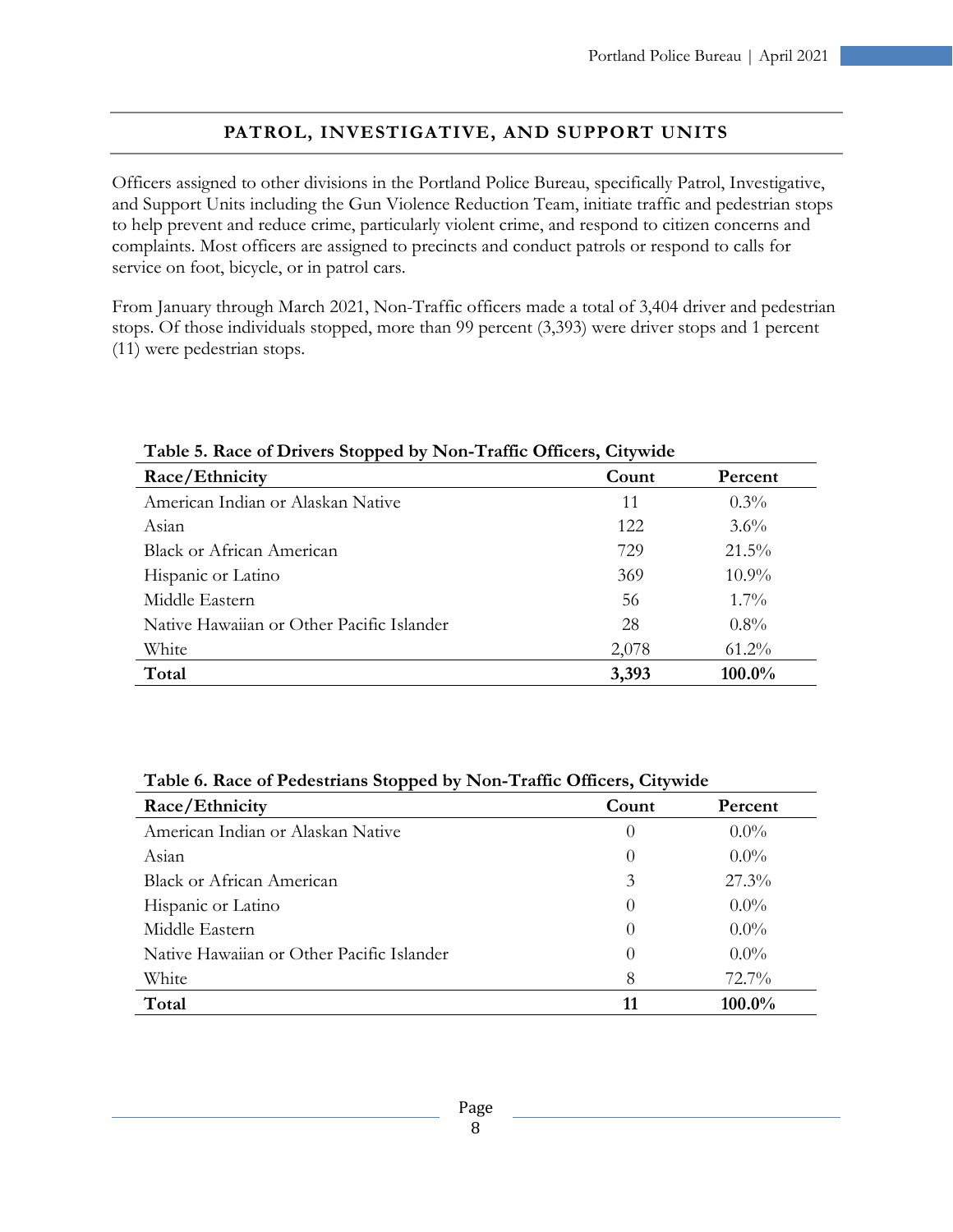#### <span id="page-8-0"></span>**STOP LOCATIONS**

The City of Portland is divided into three precincts with each precinct divided into 20 smaller patrol districts.



Of the 4,857 driver stops initiated in the 1st Quarter of 2021, 92 percent (4,490) were successfully coded to a location. Of those stops with an identified location, more than 99 percent (4,477) occurred within Portland.

| Table 7. Counts of Drivers Stopped by PPB Officers in Each Precinct |       |          |
|---------------------------------------------------------------------|-------|----------|
| Precinct                                                            | Count | Percent  |
| Central Precinct                                                    | 911   | $20.3\%$ |
| <b>East Precinct</b>                                                | 2,600 | $57.9\%$ |
| North Precinct                                                      | 966   | $21.5\%$ |
| Outside Portland                                                    | 13    | $0.3\%$  |
| Total                                                               | 4,490 | 100.0%   |
|                                                                     |       |          |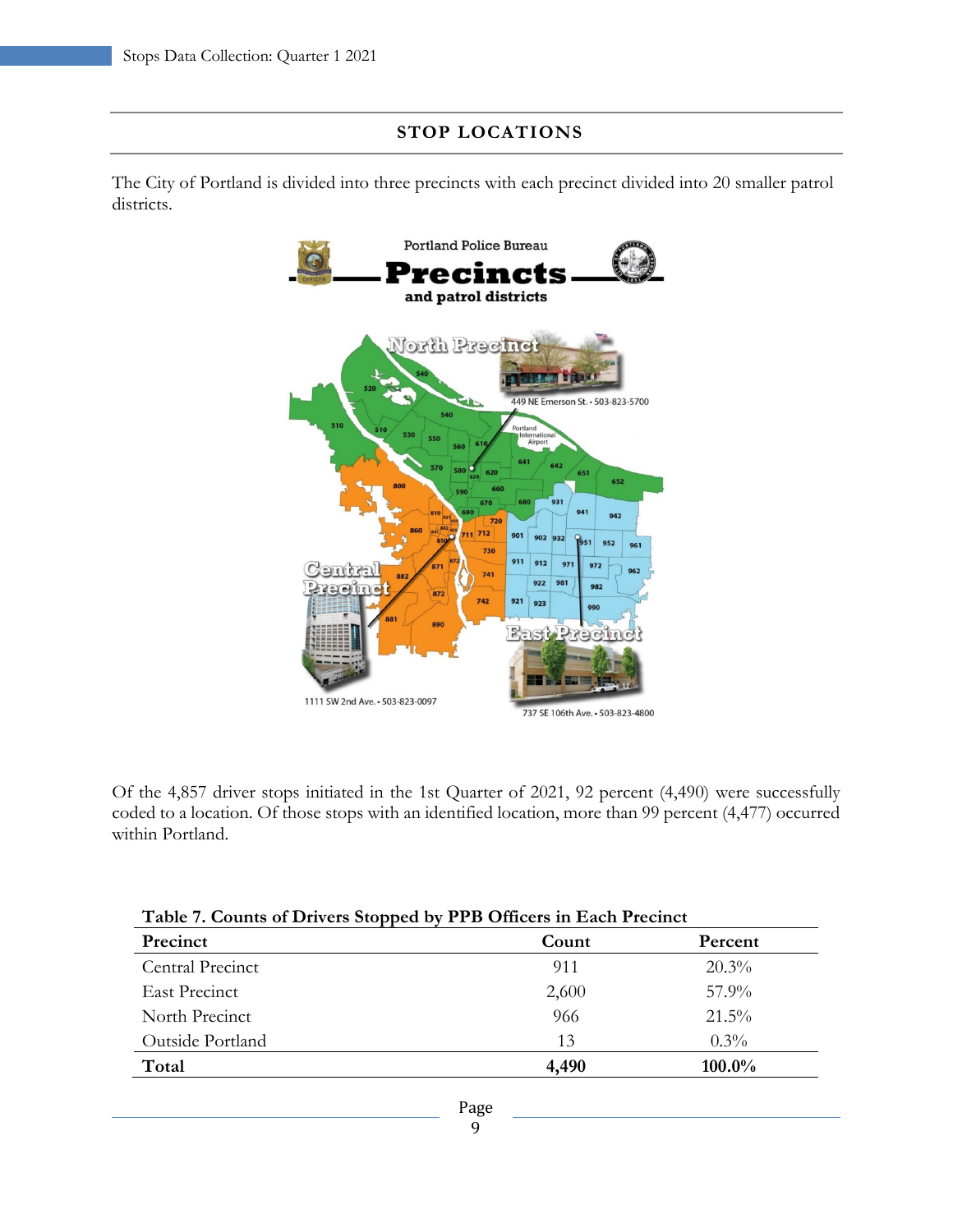| Race/Ethnicity                            | Count | Percent  |
|-------------------------------------------|-------|----------|
| American Indian or Alaskan Native         | 4     | $0.4\%$  |
| Asian                                     | 38    | $4.2\%$  |
| <b>Black or African American</b>          | 145   | $15.9\%$ |
| Hispanic or Latino                        | 90    | $9.9\%$  |
| Middle Eastern                            | 19    | $2.1\%$  |
| Native Hawaiian or Other Pacific Islander | 6     | $0.7\%$  |
| White                                     | 609   | $66.8\%$ |
| Total                                     | 911   | 100.0%   |

|  | Table 8. Race of Drivers Stopped by PPB Officers in Central Precinct |  |  |  |
|--|----------------------------------------------------------------------|--|--|--|
|  |                                                                      |  |  |  |

**Table 9. Race of Drivers Stopped by PPB Officers in East Precinct**

| Race/Ethnicity                            | Count | Percent  |
|-------------------------------------------|-------|----------|
| American Indian or Alaskan Native         | 12    | $0.5\%$  |
| Asian                                     | 113   | $4.3\%$  |
| Black or African American                 | 526   | $20.2\%$ |
| Hispanic or Latino                        | 290   | $11.2\%$ |
| Middle Eastern                            | 33    | $1.3\%$  |
| Native Hawaiian or Other Pacific Islander | 13    | $0.5\%$  |
| White                                     | 1,613 | $62.0\%$ |
| Total                                     | 2,600 | 100.0%   |

| Table 10. Race of Drivers Stopped by PPB Officers in North Precinct |  |
|---------------------------------------------------------------------|--|
|                                                                     |  |

| Race/Ethnicity                            | Count | Percent  |
|-------------------------------------------|-------|----------|
| American Indian or Alaskan Native         | 2     | $0.2\%$  |
| Asian                                     | 31    | $3.2\%$  |
| <b>Black or African American</b>          | 195   | $20.2\%$ |
| Hispanic or Latino                        | 130   | $13.5\%$ |
| Middle Eastern                            | 6     | $0.6\%$  |
| Native Hawaiian or Other Pacific Islander | 8     | $0.8\%$  |
| White                                     | 594   | $61.5\%$ |
| Total                                     | 966   | 100.0%   |